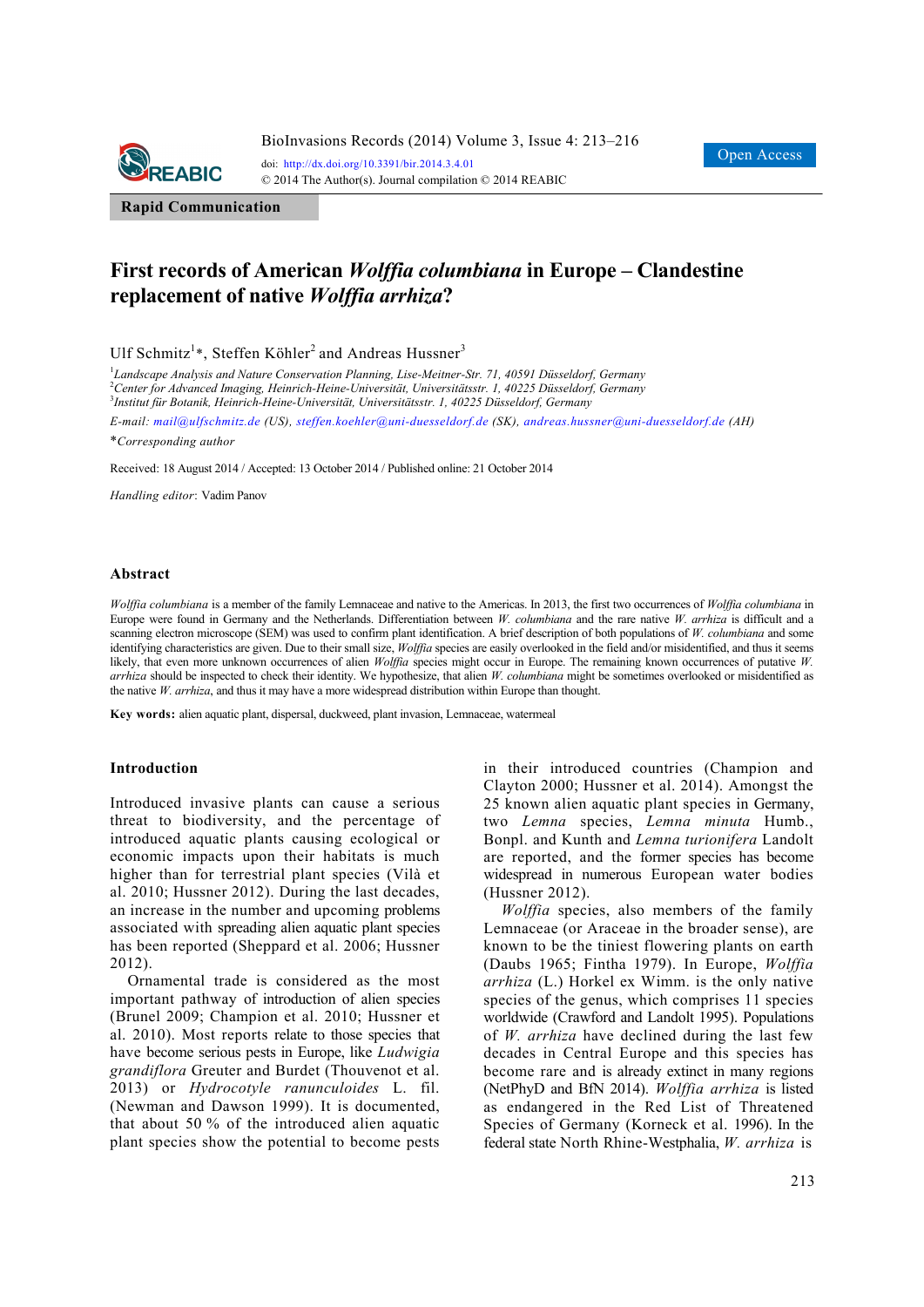



**Figure 1.** The localities of the two found *W. columbiana* populations in Germany and The Netherlands (asterisks).

listed as near extinct (Raabe et al. 2010), the last records were made in 1994 near Wesel (Abts 1994) and in 2008 north of Aachen (Raabe et al. 2010). However, there are still many records of *W. arrhiza* in the Netherlands, listed in the Atlas of the Dutch flora (FLORON 2014).

Here we describe the first reports of American *Wolffia columbiana* Karsten in Europe. We argue that, due to the difficulty with identification of *Wolffia* species and the fact that there was no previous report of this species in Europe, the alien *W. columbiana* might be often misidentified as *W. arrhiza* and thus the recent distribution of *W. arrhiza* in Europe is uncertain.

# **Locality of the samples and methods**

# *Localities*

In summer 2013, the first author found two populations of a *Wolffia* species, which was hitherto unknown to Europe (Figure 1). The first population was found in July 2013 in a ditch within the protected area Urdenbacher Kämpe in the south of Düsseldorf, Germany, (51°08′39″N, 6°52′35″E). There, *Wolffia* grew together with other floating Lemnaceae (*Lemna gibba* L.,

*Lemna minor* L., *Lemna minuta* Kunth*, Spirodela polyrhiza* Schleiden) and submersed *Elodea nuttallii* (Planch.) H. St. John. The floating plants formed a dense mat of more than 50 m², in which *Wolffia* grew in mixture with the larger Lemnaceae.

The second population was found in a coastal dune waterbody of the Zuid-Kennemerland National Park in the south of Ijmuiden, Netherlands, (52°26′32″N, 4°36′32″E) in August 2013. There, *Wolffia* formed a loose mat of ca. 30 m² with single specimens of *Hydrocharis morsus-ranae* L., floating above a dense stand of submersed *Elodea canadensis* Michx*.* Samples from both localities were collected for further investigation and identification.

# *Identification*

We used the identification key and species descriptions in the Lemnaceae monograph by Landolt (1980; 1986) for plant identification and for taxonomic reference. The differentiation between the different *Wolffia* species is based on stomatal number and general plant morphology. Due to the frond thickness, a light microscope provided only low contrast between stomata and epidermal cells and made stomata counting inaccurate. Therefore we used a scanning electron microscope (SEM) to enable accurate counts.

# *Preparation and Scanning electron microscope (SEM) technique*

Following a modified method of White and Wise (1998), the samples were fixed for 1 h in glutaraldehyde and then rinsed three times with phosphate buffered saline (PBS). After fixing the samples were dehydrated through a graded ethanol series  $(50\% - 70\% - 80\% - 90\% - 96\%$ – 100%) for 10 min respectively. Pure ethanol was finally replaced by pure acetone. The samples were then dried by the critical point method, glued on SEM specimen mounts by conductive adhesive tabs (Plano) and coated with gold. They were viewed under a Zeiss scanning electron microscope Leo 1430 VP at an accelerating voltage of 18.00 kV.

# **Results**

# *Species description*

SEM allowed non-ambiguous counting of stomata (Table 1). The fronds of the German samples contained 3–14 stomata per frond (mean 5.5), the Dutch samples contained 3–11 stomata per frond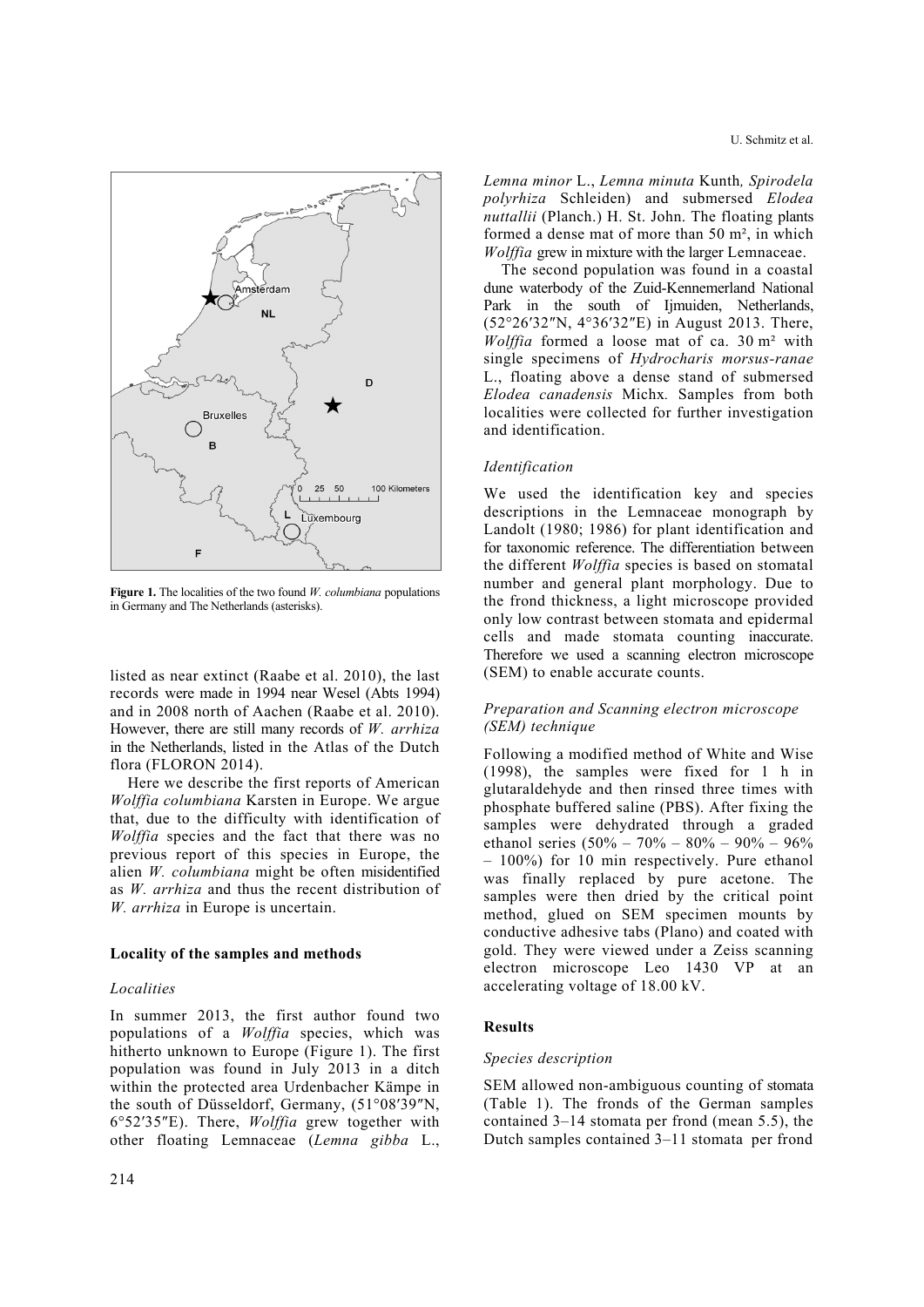**Table 1.** Number of stomata per frond  $(x =$  specimen with flowers).

| Germany |               |           |
|---------|---------------|-----------|
| Nr.     | Stomata/frond | flowering |
|         | 14            | X         |
|         |               |           |
|         |               |           |
|         |               |           |
|         |               |           |
|         |               |           |
|         | 55            | Mean      |

| Netherlands |               |           |  |
|-------------|---------------|-----------|--|
| Nr.         | Stomata/frond | flowering |  |
|             |               |           |  |
| 2           |               |           |  |
| ٩           |               |           |  |
|             |               |           |  |
| 5           |               |           |  |
| 6           |               |           |  |
|             |               |           |  |
|             |               |           |  |
| q           |               |           |  |
|             | 6.4           | Mean      |  |



**Figure 2.** Typical vegetative frond of *Wolffia columbiana* with eight stomata (A); flowering frond of *Wolffia columbiana* with fourteen stomata (B). White arrow: stoma, green arrow: flower.

(mean 6.4). Landolt (1980; 1986), distinguished *Wolffia* species based on stomatal number with 1–15 stomata per frond for *W. columbiana*, with 10–100 stomata per frond for *W. arrhiza*. Thus *W. columbiana* was determined for both provenances.

Additionally, the convex and only slightly flattened upper frond surface provided further evidence for this identification, as the frond surface of *W. arrhiza* is more flattened. Moreover, the frond margins are transparent, which is typical for *W. columbiana*, rather than the more opaque margins in *W. arrhiza* (Daubs 1965; Landolt 1980; 1986; Armstrong personal communication).

Both samples contained several flowering specimens. Figure 2A shows a vegetative frond with typical stomatal number. Figure 2B shows a flowering frond with 14 stomata on the mother frond, which is above the average of typical vegetative fronds.

The SEM photos of the *Wolffia* fronds were sent to Prof. Armstrong, Palomar College, USA, for determination, and he confirmed their identity as *W. columbiana*.

## **Discussion**

The documented two populations of *W. columbiana* are the first two known occurrences of this species in Germany and the Netherlands (van de Weyer pers. comm. 2014; van Valkenburg and Pot pers. comm. 2014) respectively. Even though *Wolffia columbiana* is listed in the GBIF database (http://data.gbif.org/occurrences/239833788) for the area of Zurich by W. Koch for the year 1950, there is reason to suspect that this is an erroneous entry, as this alleged record neither occurs in the Flora of Zurich (Landolt 2001) nor in the monograph of Lemnaceae by Elias Landolt (1980, 1986). Landolt (1986) states a similar percentage of flowering plants between 1.5 and 3 % in nature for both the Old World species *W. arrhiza* and the New World species *W. columbiana*. However, in Europe *W. arrhiza* has never been observed flowering, with the only exception being a single record from the northern forelands of the Caucasus (Benková 1957; Hegi 1980). As both sampled occurrences comprised abundant flowering specimens, this may give an additional clue to their identity as *W. columbiana*.

Long-distance dispersal of *Wolffia* species is often mediated by water birds along major bird migration routes (Jäger 1964), but the transatlantic introduction of *W. columbiana* from the Americas is more likely a result of aquarist trade and